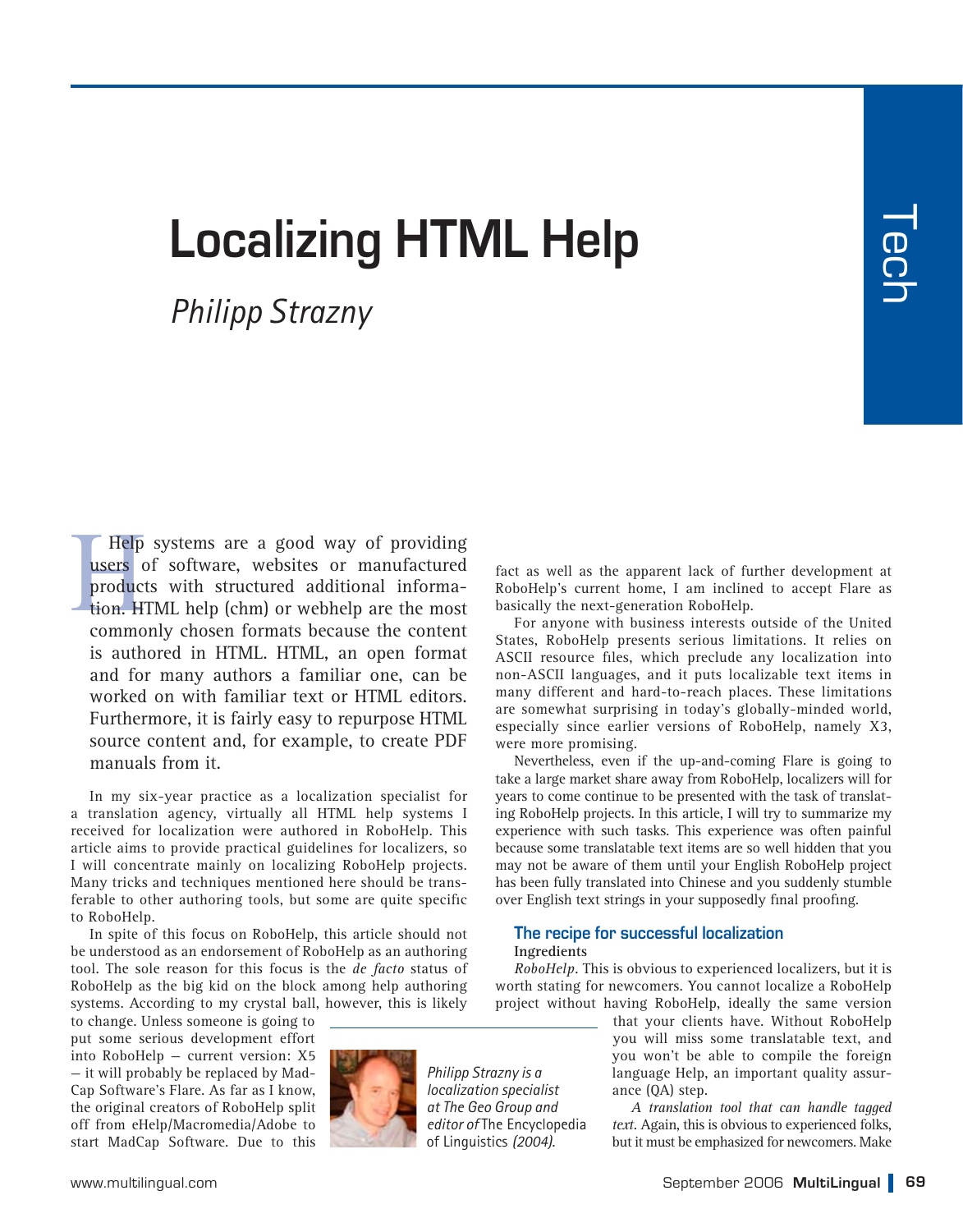

sure your translators do not attempt to get by with just Microsoft Word. I think that most current translation tools will do, as long as they list HTML as an acceptable input format and allow you to perform some customization. Since I do not want to endorse a particular tool, I will state what needs to be done. How exactly this is done depends on the specific tool being used.

*A suitable image editor,* usually of the Photoshop/Gimp variety. *The complete source directory* as well as

editable source files for all localizable images. **Basic Steps**

Step 1. Source quality check

Step 2. Make copies of source directory

Step 3. Translate images

Step 4. Translate miscellaneous text items: browse sequences, chapter headings for printed documentation, window title

Step 5. Translate miscellaneous text files: table of contents, index, glossary

Step 6. Translate HTML source text

Step 7. Compile foreign language versions

### **Detailed steps in localizing RoboHelp projects**

**Step 1. Source quality check**

RoboHelp translation projects are just like any other translation project, and the following formula holds:

garbage => garbage X number of languages This means that you had better find any errors in the source files or you'll end up fixing them multiple times. It is much preferable to do a thorough check first. Your clients will be grateful if you can help pinpoint and fix problems in their help files, too.

After you receive files from your client, you can quickly check whether you have received the correct set of files. Among a number of other files, a RoboHelp source directory will contain:



Figure 3.

■ .htm files: the files holding the help content

■ .jpg, .gif and other image files, potentially in relevant subfolders: the images displayed in the help pages

- .hhk: the index of the help system
- .hhc: the table of contents of the help system
- .glo: the glossary of the help system (optional)

■ xpj: the project file, that is, the file that tells RoboHelp how all these pieces fit together.

If the .xpj, .hhc and .hhk files are missing, your client likely sent you webhelp output files. You need to ask your client to zip the complete source directory, so you have everything you need to compile.

Assuming that the source file directory appears complete, you

now need to open the project in RoboHelp. Double-click on the .xpj file, which opens the main RoboHelp window (Figure 1).

By default, the Project tab is displayed in the left-hand pane. Here you can verify whether RoboHelp has found all required resources. Check the folders in the Project tab for any indications of missing files.

*HTML Files (Topics):* expand this folder by clicking on the plus symbol. The subfolders mirror the actual folder structure in your source directory. If a file is missing, RoboHelp will display it with a red X (Figure 2).

Here, the file "Basic Analysis Procedures" is missing. If you right-click on this file name and select Delete, you might see a warning like the one in Figure 3.

This tells you that other files within the project contain references (hyperlinks) to the file Basic\_Analysis\_Procedures.htm, so it is possible that it was deleted from the file system inadvertently.

*Broken links:* If a file is missing that is referenced from other files, RoboHelp will also report broken links (Figure 4).

*Images:* If images are missing, they also appear crossed out. (Figure 5). You can double-click on the image file name to see where in the project this image is being used.

In Figure 6, you can see that image1.gif is used in topic 4.15 CAD.



Figure 4.

PRECISION\_CALCULATOR

composer images

APSPINE.JPG CE\_Mark.jpg horiz\_green\_thin.jpg horiz shadow blue bg.jpg

Images

Pl Results Report.htm Project 10TOC & Index EGloss

DualFemur\_Measurement.htm Examine\_Results.htm

Femur\_Analysis.htm#Neck\_ROI

**Broken Links** 

Analysis.htm

**GON** 

31-31-

桐

Images

田

由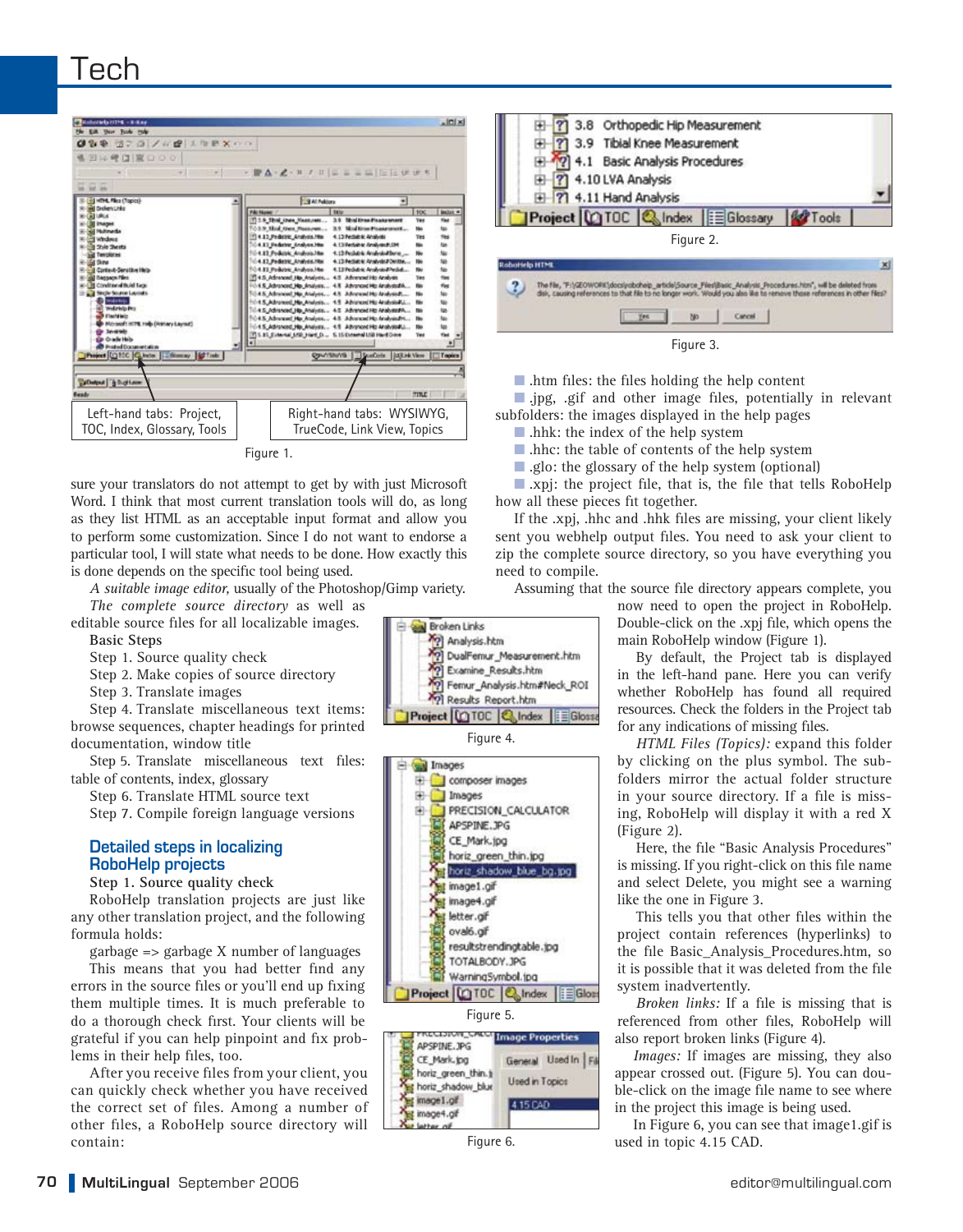Similarly, you should check for missing Multimedia files, Stylesheets, Skins and Baggage Files.

If you find evidence of missing files, the Help author would certainly like to know about this. Write up a short report and ask your client to fix these issues and to resubmit a new source package. If your client tells you to go ahead with the translation anyway, make it clear that the same problems will carry over into the translated versions, and any fixes later on will be more time consuming and costly.

**Step 2. Make copies**

Make a copy of the source directory for each target language. You will replace all English source files with translated versions. You also need to make an adjustment to the project settings, namely setting the target language.



Figure 7.

The language drop-down list (Figure 7) tells you which languages RoboHelp supports. You'll see that the list is fairly limited. There are several reasons for this. It is a simple programming shortcoming that RoboHelp stores certain text items in ASCII files, so double-byte character sets are completely ruled out.

On the other hand, RoboHelp offers several nifty aids to the help author that rely on language-specific predefined lists of words. You can see these when you click on the Advanced button in the Project Settings dialog (Figure 8). As a localizer, you typically do not need to touch these.

| 25 "Always Ignors" Words |            | <b>11</b> LNG File |               |
|--------------------------|------------|--------------------|---------------|
| Stop List                | Of Phrases |                    |               |
| a.                       |            |                    | Edt           |
| y.<br>un                 |            |                    |               |
| una                      |            |                    | New           |
| uno                      |            |                    |               |
| la.                      |            |                    | <b>Delete</b> |
| ы                        |            |                    |               |
| los -                    |            |                    |               |
| el.                      |            |                    |               |
| en<br>de                 |            |                    |               |
| 'nà                      |            |                    |               |
| ú                        |            |                    |               |
| ö                        |            |                    |               |
| ver                      |            |                    |               |
| cada                     |            |                    |               |
| cómo                     |            |                    |               |
| 60                       |            |                    |               |
| con                      |            | ᅬ                  |               |
| --                       |            |                    |               |
|                          | OK:        | Cancel             | I D Help      |

The LNG file contains user interface commands used by RoboHelp. It is possible to customize this file, but I would recommend not doing so. As stated in RoboHelp's online help, "if RoboHHRE.LNG is already in your end user's Windows directory, it will override the file in your Baggage Files folder." Thus, your customization efforts may be thwarted by interfer-

ing files on the end user's machine. The other three word lists are used for search and indexing functions.

**Step 3. Translate images**

Images are handled just as in desktop publishing or website translation projects.

Use the thumbnail view in your Windows explorer to locate all images containing text in the RoboHelp source directory.

Help systems are usually about software, so there are likely to be screenshots. Try to convince your client to supply you with localized screenshots before you start translating. Having localized screenshots is the best way to ensure that the terminology of the help accurately matches that of the software.

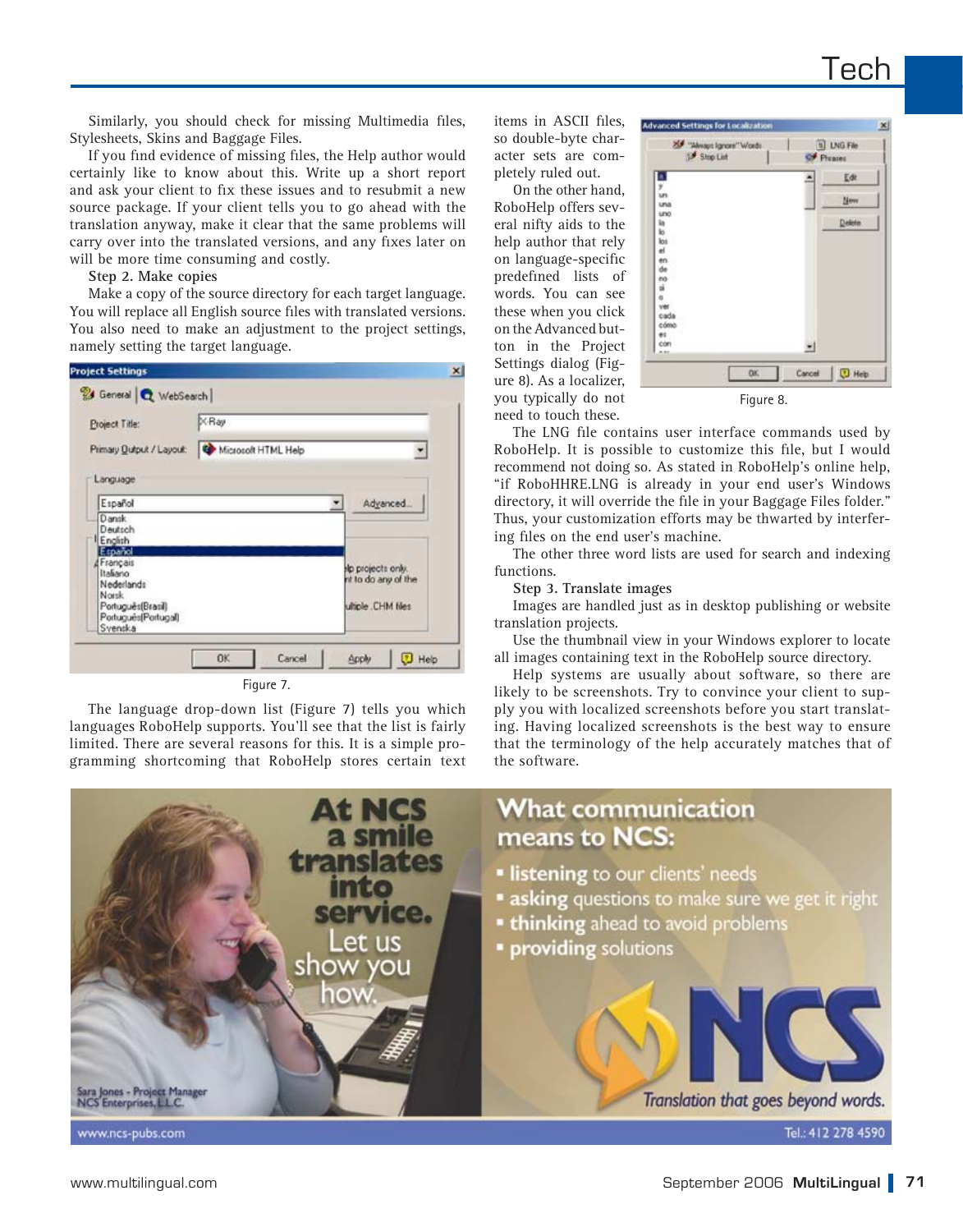## Tech





|                               |                           | Destinations Styles   Extended Styles |                          |
|-------------------------------|---------------------------|---------------------------------------|--------------------------|
|                               | Window Name: NewWindow    |                                       |                          |
|                               | Default:                  |                                       |                          |
|                               | <b>Home</b>               |                                       |                          |
|                               | <b>Table of Contents:</b> |                                       |                          |
|                               | Index                     |                                       | desh<br><b>Locale</b>    |
|                               | <b>Button 1 Label:</b>    | Custom Button 1 URL:                  | <b>V</b> Button 1<br>tte |
|                               | Website                   | http://www.acme.com                   | dions.<br>IV Button 2    |
|                               | <b>Button 2 Label:</b>    | Custom Button 2 URL:                  |                          |
|                               | Contact Us                | http://www.acme.com/contactus         |                          |
|                               |                           |                                       | Height: 400              |
|                               |                           |                                       |                          |
|                               |                           | <b>D</b> Help<br>Cancel<br>0K         | 500<br>Width             |
| Pane on yearoop<br>yonize TOC |                           | Nav Pane Widty<br>ь                   | Advanced Properties      |

For other types of images such as buttons, diagrams and so on, try to get your hands on editable source files for Photoshop, Illustrator or similar programs. Otherwise, you'll have to lay the translated text over the source text and/ or recreate the whole image — a timeconsuming and thus costly alternative.

Extract all translatable text from the images. Unfortunately, this usually means manually copying and pasting from the image editor into an RTF.

Translate the RTF.

Reimport (cut and paste) the text back into the image source file.

Save the image with the same width and height dimensions and filename.

Copy the translated image over the source image in the RoboHelp source directory.

**Step 4. Translate miscellaneous text items** 

There are a few text items that you will have to manually extract If "Button 1" or "Button 2" is checked, click on Advanced Properties.

Copy the button labels into a text file for translation (Figure 10). These buttons are customizable additions to the standard help interface.

Copy and paste the Window Caption text into a text file for translation.

from the source project, and after translation, you'll copy and paste them into the appropriate locations of the relevant project file for the given language. *Window title.* In the Project tab in the left-hand pane (Figure 9), expand the Windows folder and double-click on all window names listed there. This opens the Window Properties dialog for the respective window.

*Chapter headings for printed documentation.* It is possible that your client asks you to generate RTF or PDF printed documentation alongside the webhelp or HTML help output. If this is the case,

double-click on Printed Documentation (Figure 11) under Single Source Layouts in the Project tab.

Your client should already have set up the parameters for the generation of printed documentation. Ideally, you would also have received a PDF of the original printed documentation generated by your client, so you know exactly what the expectations are. Generally, you can just accept the settings and click Next until you reach the Printed Documentation Content page. Here, you can specify



Figure 12.

which topics should be included in the printed documentation. Again, this should be configured already.

The table of contents (TOC) of the printed documentation generally follows the TOC of the HTML help, but watch out for additional chapter headings that can be inserted here. In this case, Introduction, QA and Measurement were added (Figure 12). These text items need to be copied and pasted into a separate text file for translation.

*Browse sequence headings.* "Browse sequences" are global navigational elements in compiled help. They are displayed

> at the top of the page and show the user where the current page fits into the overall layout of the help (Figure 13).

The individual page titles of the browse sequences are pulled from the TOC, but as for printed documentation, it is possible to add additional "chapter" headings. Otherwise, all pages would appear in one linear string.

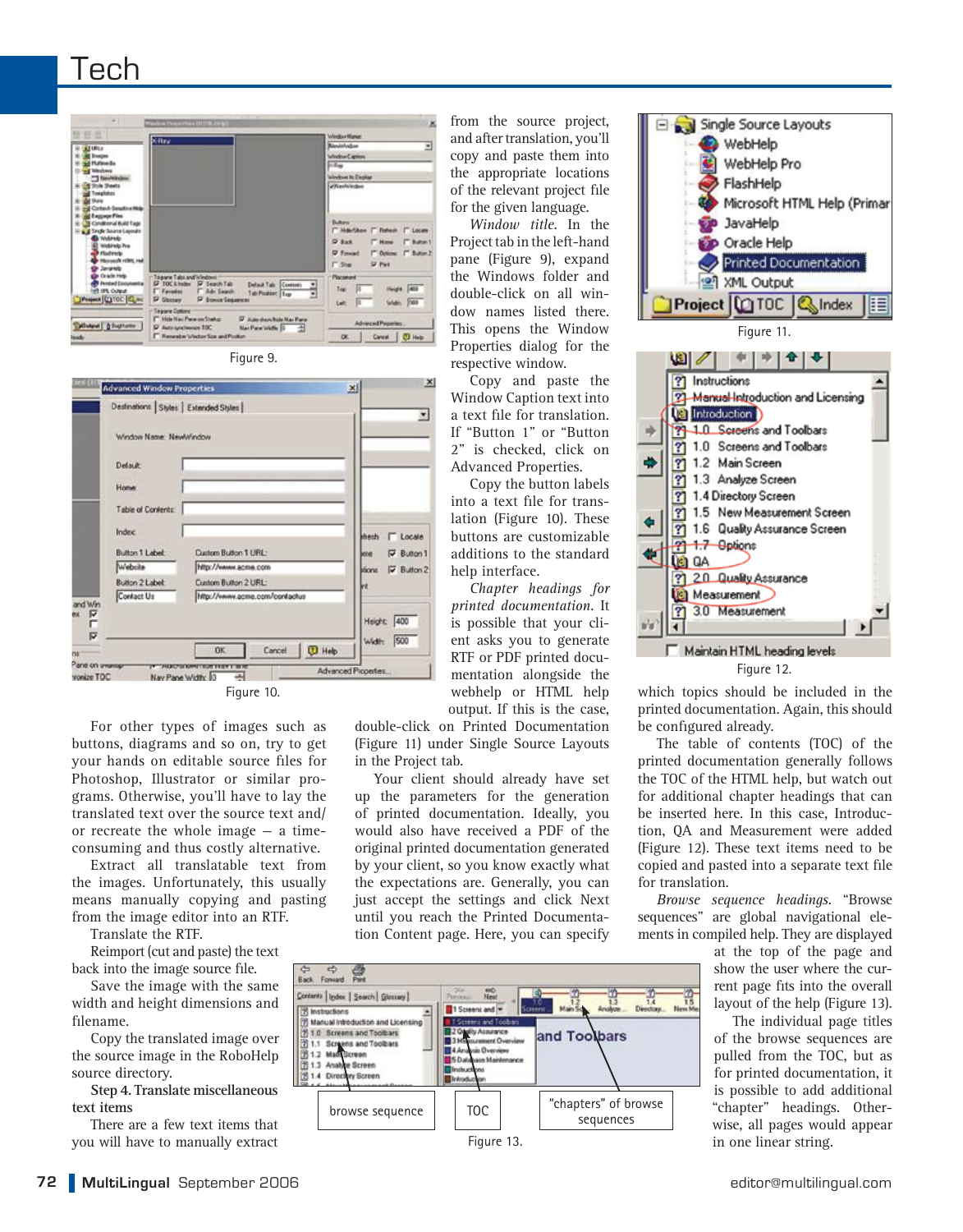

Figure 14.

These browse sequence headings are edited via Tools > Browse Sequence Editor (Figure 14).

Browse sequences headings are only editable through the Browse Sequence Editor interface, that is, for translation they need to be copied and pasted into a text file, and the translation needs to be copied and pasted back into the Browse Sequence Editor editor.

Note that RoboHelp displays browse sequence headings in alphabetical order. Your client is either happy with the alphabetical ordering of the source text or may have chosen headings that sort appropriately. Of course, the translated headings will likely appear in a different order, so you may have to prepend numbers to ensure the ordering preferred by the client. You may want to talk to your client about this in advance.

In the example here, the author of the English source text already ran into the same problem and solved it the same way, appending the numbers 1 through 5 to headings that would otherwise appear in a different order. Notice, however that "Instructions" and "Introduction" do not have numbers and may switch places after translation. This may or may not be a problem for the client, so you may have to discuss a strategy to guarantee a certain ordering.

**Step 5. Translate miscellaneous text files** 

RoboHelp stores certain textual information in special files. Due to their idiosyncratic format, you may have to prepare them individually for translation. Your translation tool may have direct support for such files, in which case you can skip this section. If you do need to prep these files for translation, the required steps depend on your choice of translation tool. I will, however, introduce the formats and discuss what needs to be done.

There are three files, all of which are located in the root folder of your RoboHelp directory. These can be localized directly, that is, without having to go through the RoboHelp interface. Remember that these files are ASCII files. Unicode characters won't work.

*.hhc — the table of contents.* The .hhc file is basically an HTML file, that is, it uses HTML tags to structure its content, as in the following code.

#### (html)

 $-$ - Sitemap 1.0 -- > <br />
Cobject type="text/site properties"><br>
<param name="SiteType" value="toc"> <param name="Inage Width" value="16"> <param name="Window Styles" value="0x800002"> <param name="ExWindow Styles" value="0x100"> </object>  $\langle u1 \rangle$ <1i><object type="text/sitemap"> ⊂<br><рагам name="Hane" value="What's Heu"><br><рагам name="Local" value="what\_s\_new.htm"> </object> <li><object type="text/sitemap"> </brains name="Hane" value="How to use your online help"><br><<mark>param name="</mark>Local" value="How\_to\_use\_your\_online\_help.htm"> </object> <li><object type="text/sitemap"> срагая name="Hame" value="Title and CE"><br><<mark>param name="</mark>Hame" value="Title and CE"><br><<mark>param name="Local" value="title\_and\_ce.htm"></mark> </object> <1i><object type="text/sitemap"> <param name="Hame" value="About This Hanual"> </object>

As with other tagged formats, you need to ensure that the overall format remains unchanged during translation, that is, the tags need to be protected. The only strings that need to be translated here are the value strings of param tags where the name attribute is set to "Name." If your translation tool supports